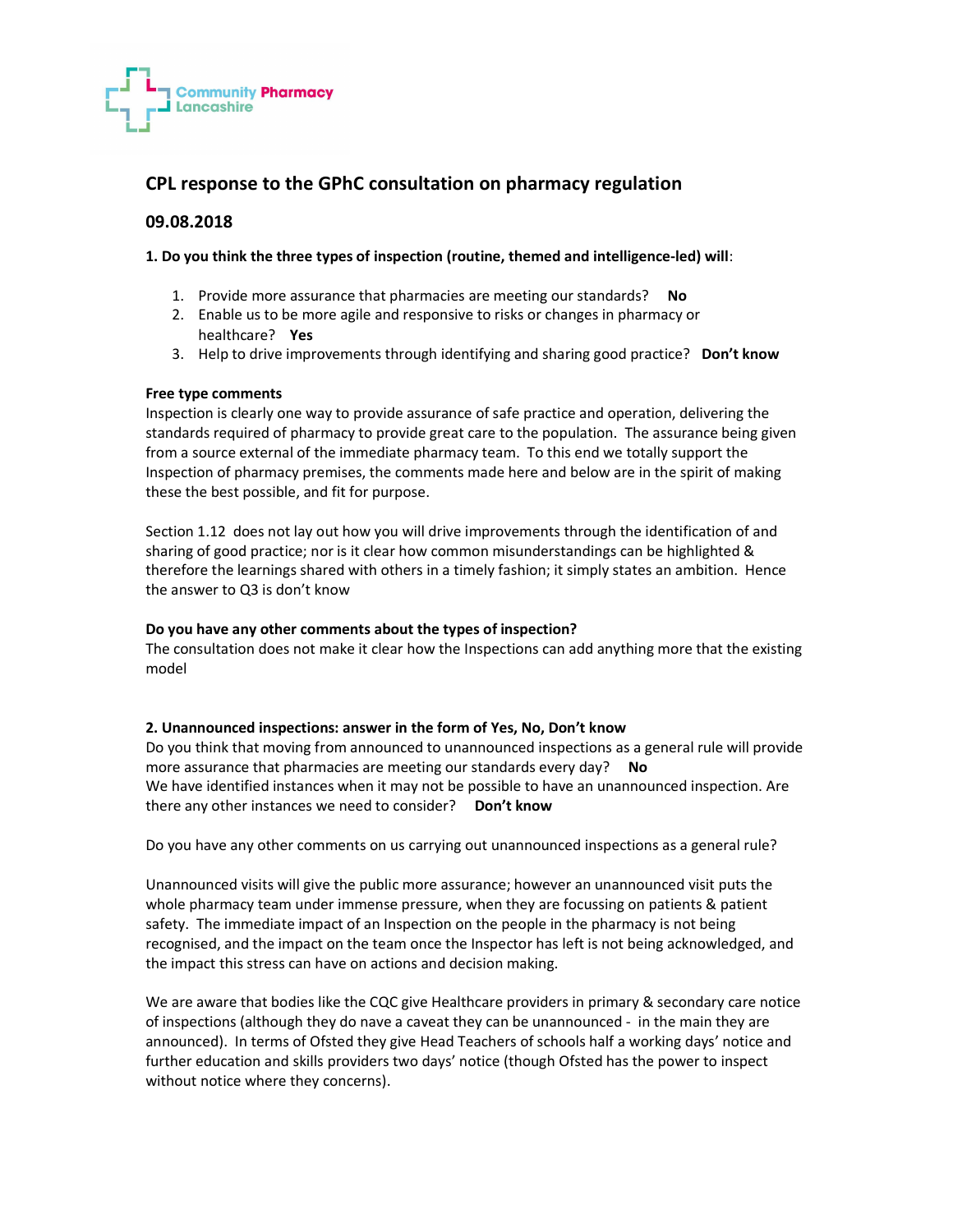So totally unannounced inspections as a norm (where there are no known concerns) are outside of mainstream national approaches to inspection. It is reasonable (and with a view to patient safety of the Inspectors presence of disrupting the pharmacy routine, just like any other visitor to the pharmacy) to give the Responsible Pharmacists some notice of this inevitable disruption to pharmacy work flow & operations.

## Do you have any other comments on us carrying out unannounced inspections as a general rule? See above

## 3. Changes to the outcomes of an inspection

**Community Pharmacy** 

**I** Lancashire

We propose having two possible overall outcomes from an inspection - 'standards met' and 'standards not all met'. Do you think this will make it clear to patients, the public and pharmacy owners that a pharmacy has met, or not met, the standards? Yes

#### Explain reply

With only two options pass or fail - it is clear

We propose having four possible findings for each of the principles - 'standards not all met', 'standards met', 'good practice' and 'excellent practice'. Do you think this will: \*

- 1. Provide owners, their teams and the GPhC with a way of measuring performance? Don't know
- 2. Continue to drive improvement? No

#### Room to free type comments

Any categories, no matter how may provide a measurement framework, it is their effectiveness that is important. The document is very unclear in how these measure will drive improvement, and does not demonstrate how good practice can be shared if there are simply two categories. Also, what constitutes good practice and excellent practice are definitions that are both subjective from an individual inspector perspective and from an industry perspective therefore definition of such is open to interpretation.

Patients have told us that a pharmacy should meet all the standards to receive a 'standards met' outcome. This means that not meeting one standard would result in the pharmacy receiving an overall outcome of 'standards not all met'. Do you think that not meeting one standard should result in the pharmacy receiving an overall outcome of 'standards not all met'? Answer in the form of No

This pass of fail approach is too black and white. Where there are minor adjustments needed, we would suggest this can cause undue fear with patients and also cause reputational damage, particularly if quoted as a singular indicator regarding a pharmacy.

Note the CQC & Ofsted have 4 ratings – Outstanding, Good, Requires Improvements and Inadequate, and within these there degrees of actions that may still be required, why is the GPhC moving away from national regulators approaches? It is inconsistent to a national approach of recognised inspections, therefore not comparable.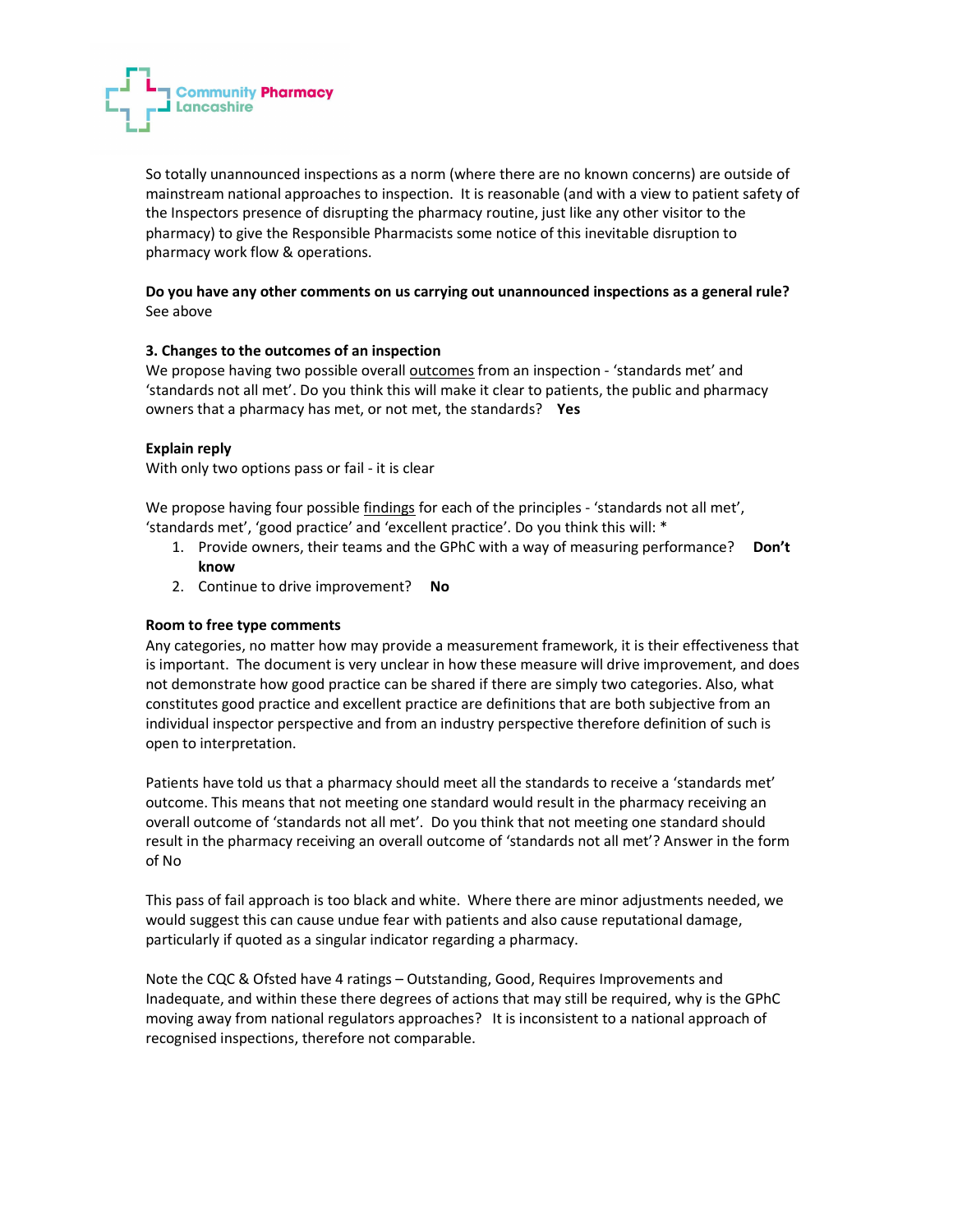# **Community Pharmacy Lancashire**

## Do you have any comments about the proposed wording of the overall outcome of an inspection, that is 'standards met' or 'standards not all met'? Free type answer

This pass of fail approach is too black and white. Where there are minor adjustments needed, we would suggest this can cause undue fear with patients. Note the CQC & Ofsted have 4 ratings – Outstanding, Good, Requires Improvements and Inadequate, why is the GPhC moving away from national regulators approaches? It is inconsistent to a national approach of recognised inspections, therefore not comparable. Standard met and standards not all met are statements that can have consequences for the pharmacy depending on how people chose to interpret these statements. The aim to publish all improvement action plans will help in some way to help people understand the findings, however will they read it, & do they understand the context?

## Do you have any other comments on the changes we are proposing to the outcomes of an inspection? Free type answer

For "not all met" is there is no way of knowing externally where there is something that can be quickly put right through to situations where enforcement actions are being taken. Can there be a short period of grace to correct areas where minor improvements are required, and the pharmacy revisited, prior to final assessment, especially if the visit was unannounced?

How is this decision made in respect of the different types of inspection e.g. routine, themed and intelligence-led? Also, the inspector may not observe the practice or view the governance arrangements at a particular pharmacy during an inspection but these may all be present, there does not appear to be a provision to provide evidence after the inspection to demonstrate the fact that all standards are being met i.e. a grace period for the pharmacy to respond. It is inevitable in some cases that all the evidence may not be identified during an inspection. The current format allows for this eventuality, giving a clearer insight into the actual day to day running of the pharmacy. Again this document is not making any allowance for the impact that such a visit has on the pharmacy team & how this can influence their behaviour.

We reiterate the CQC & Ofsted have 4 ratings – Outstanding, Good, Requires Improvements and Inadequate, why is the GPhC moving away from national regulators approaches – it is inconsistent to a national approach of recognised inspections, therefore one could argue not comparable

## 4. Do you think we should publish inspection reports? No

## Explain why

The Inspection reports as described in the consultation are very top line in what they say. Publishing the report as described, with the proposed outcomes will not create transparency as the outcome without the detail, e.g. grading of elements met or not met, will have the significant potential to cause confusion or misinterpretation, to patients and the public. Therefore, rather than creating transparency there is the significant risk of creating the converse. The challenge of having only two outcomes of pass or fail.

Do you think publishing inspection reports will

- 1. Provide greater transparency about the outcome of an inspection? No
- 2. Provide assurance to users of pharmacy services that pharmacies have met the standards? No
- 3. Enable the pharmacy sector as a whole to use the information in the reports to improve? No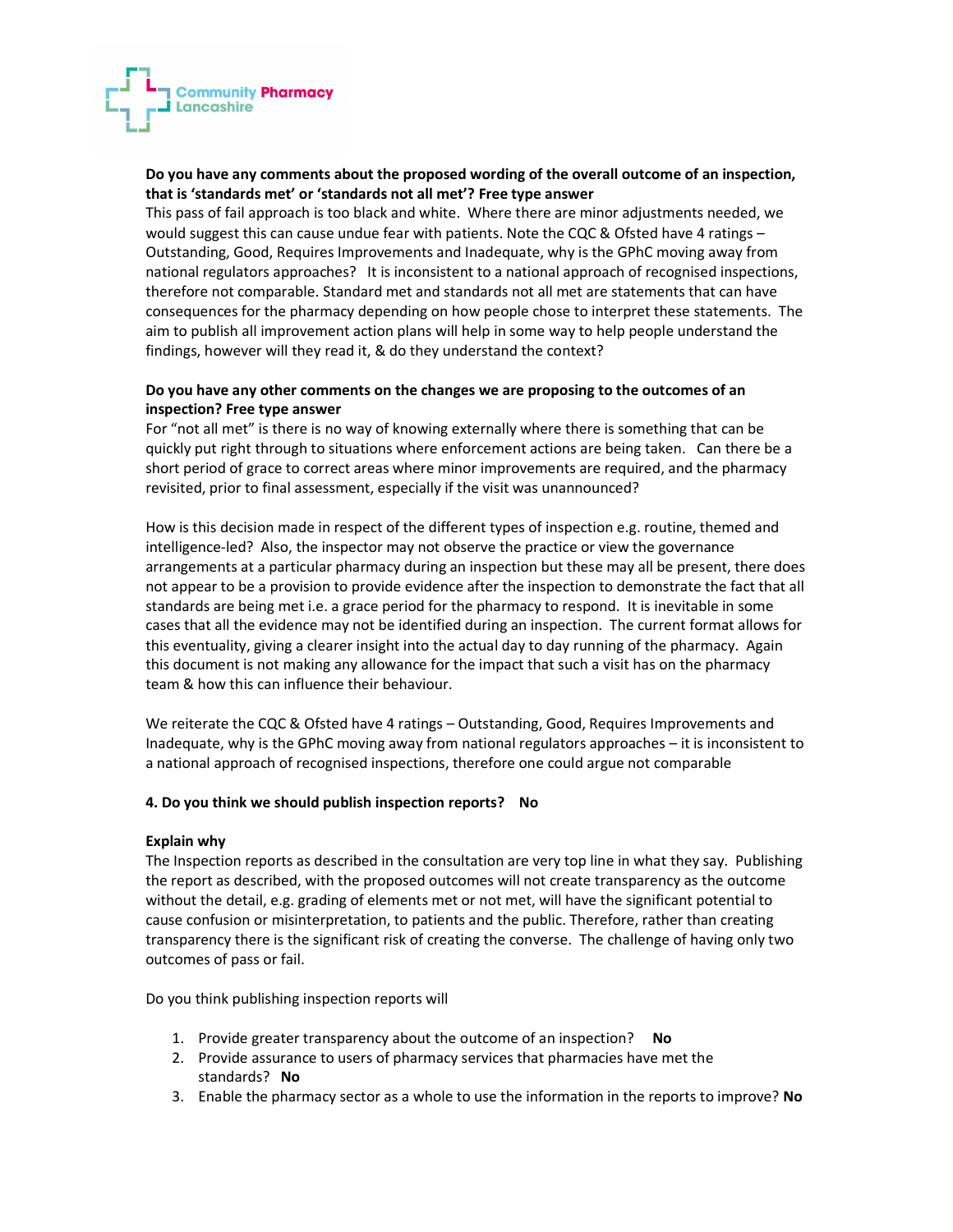

No recognition is given here that the existing Inspection reports are already taken very seriously by Pharmacy Teams & top level management, any action plans being made priority. CPPQs can be /are used to help patent's gauge quality of services delivered.

The Inspection reports as described in the consultation are very top line in what they say. Publishing the report itself with the proposed outcomes will not create transparency as the outcome without the detail, e.g. grading of elements met or not met, will have the significant potential to cause confusion or misinterpretation, to patients and the public. Therefore, rather than creating transparency there is the significant risk of creating the converse. The challenge of having only two outcomes of pass or fail.

In terms of enabling the pharmacy sector to use the reports to improve the reports as they stand will only highlight trends in terms of 5 principles.

## Do you have any suggestions about the intended format and content of the summary and detailed inspection reports?

Whatever format is used, it needs to be clear, concise, easy to follow and written in such a way it is easy for everyone to understand

#### Do you think we should publish improvement action plans? No

Will depend on the outcomes and the factors behind those outcomes; again the context is missing. Employers also have a responsibility to their staff. All Pharmacies are relatively small units & this this type of report could highlight individuals into the public domain due to the small numbers of people involved

## Do you think pharmacy owners should be expected to display the inspection outcome in the pharmacy? No

Is the question that the met or not met is displayed in the pharmacy? We wholly disagree with this based on the answers to other questions.

#### 5. The website and knowledge hub

Do you think the interactive website and knowledge hub will: answer to each

- 1. Make information easily accessible? Don't know
- 2. Encourage the sharing of knowledge within the pharmacy sector? Don't know
- 3. Enable learning from examples of standards not being met, and of good and excellent practice? Don't know
- 4. Drive improvements within pharmacy? Don't know

The hub may make information easily accessible, only because it is published – it is up to others to read it, and will be influence by how the data is presented, analysed & learning are presented e.g. FAQs that provide the context, causality and solutions, it would not work if it relied on people trawling through the reports themselves, and would need to be anonymised to protect confidentiality. The impact this information would have will required significant uptake to make a real difference, we are unclear if that is the medium to achieve this; suggest it would need to be a multi-channel sharing of learning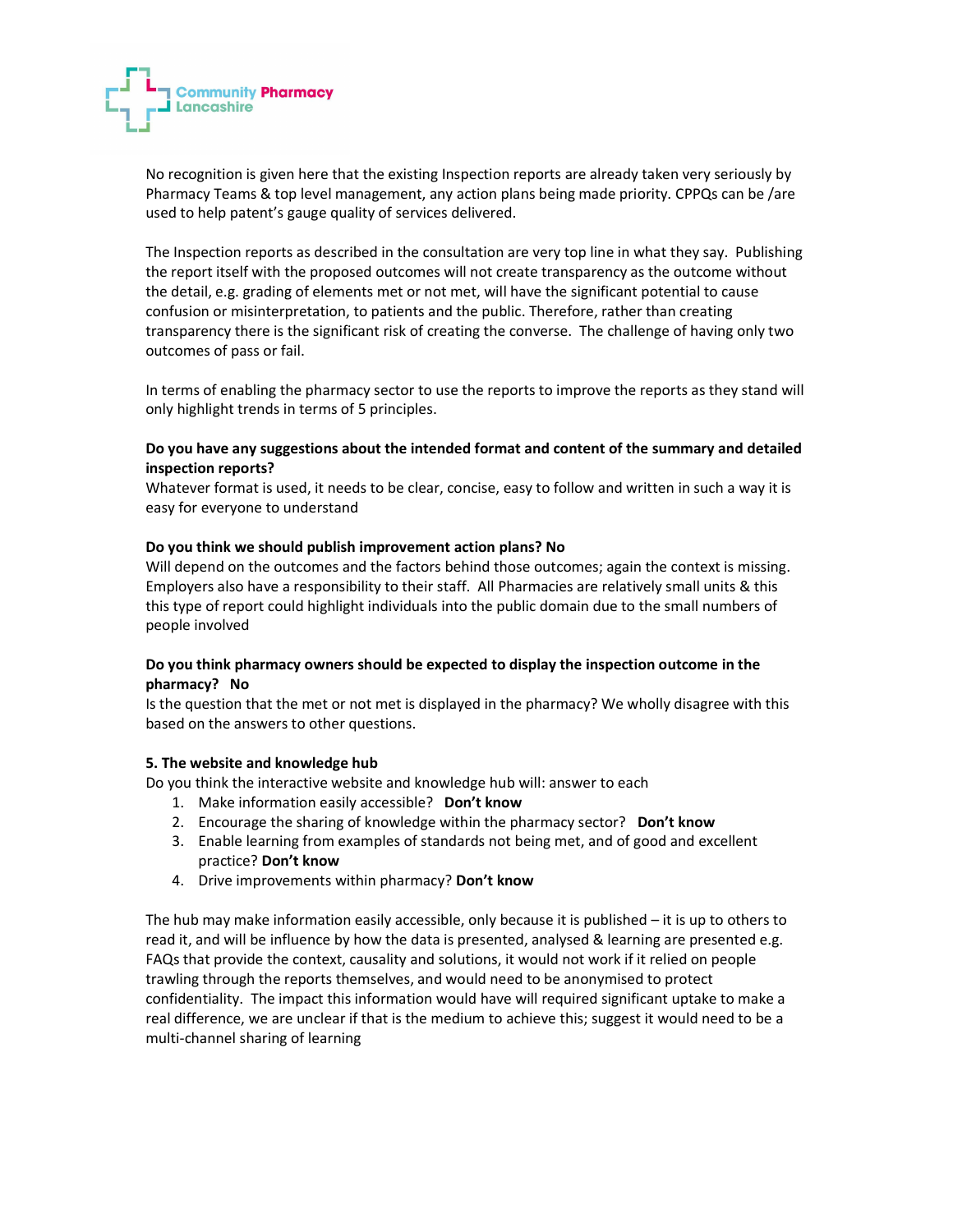

#### 6. Publishing inspection reports

#### Do you have any comments about the publication process?

Rather vague in the frequency of publication, although you say weekly or monthly this does not stipulate the prioritisation of inspection to publication. In terms of a pharmacy with a minor standard not met, then a month may be a long time & it could have been corrected before the report is written in the first instance.

## 7. Impact of the proposals

#### What kind of impact do you think the proposals will have on people using pharmacy services?

- $\triangleright$  Positive impact
- $\triangleright$  Negative impact
- $\triangleright$  Both positive and negative impact Y
- $\triangleright$  No impact
- $\triangleright$  Don't know

Free type reasons behind your answer

For standards met it will provide reassurance, for not met (and how this is described there will be no opportunity to correct whatever is wrong), if a single minor issue then it may cause unnecessary fear, alarm and loss of faith in the pharmacist & their team with the patients; if it requires enforcement then is the action taken by the GPhC enough at the time of inspection?

#### What kind of impact do you think the proposals will have on the owners of registered pharmacies?

- $\triangleright$  Positive impact
- $\triangleright$  Negative impact
- $\triangleright$  Both positive and negative impact Y
- $\triangleright$  No impact
- Don't know

Unannounced visits will have a negative impact for the reasons stated above.

#### What kind of impact do you think the proposals will have on the pharmacy team?

- $\triangleright$  Positive impact
- $\triangleright$  Negative impact
- $\triangleright$  Both positive and negative impact Y
- $\triangleright$  No impact
- $\triangleright$  Don't know

Unannounced visits will have a negative impact for the reasons stated above.

## Do you think anything in the proposed changes would have an impact – positive or negative – on certain individuals or groups who share any of the protected characteristics listed above?

#### Don't know:

Lack of clarity in the consultation means we are unable to understand the impact these proposals may have on individuals or groups who share any of the protected characteristics listed